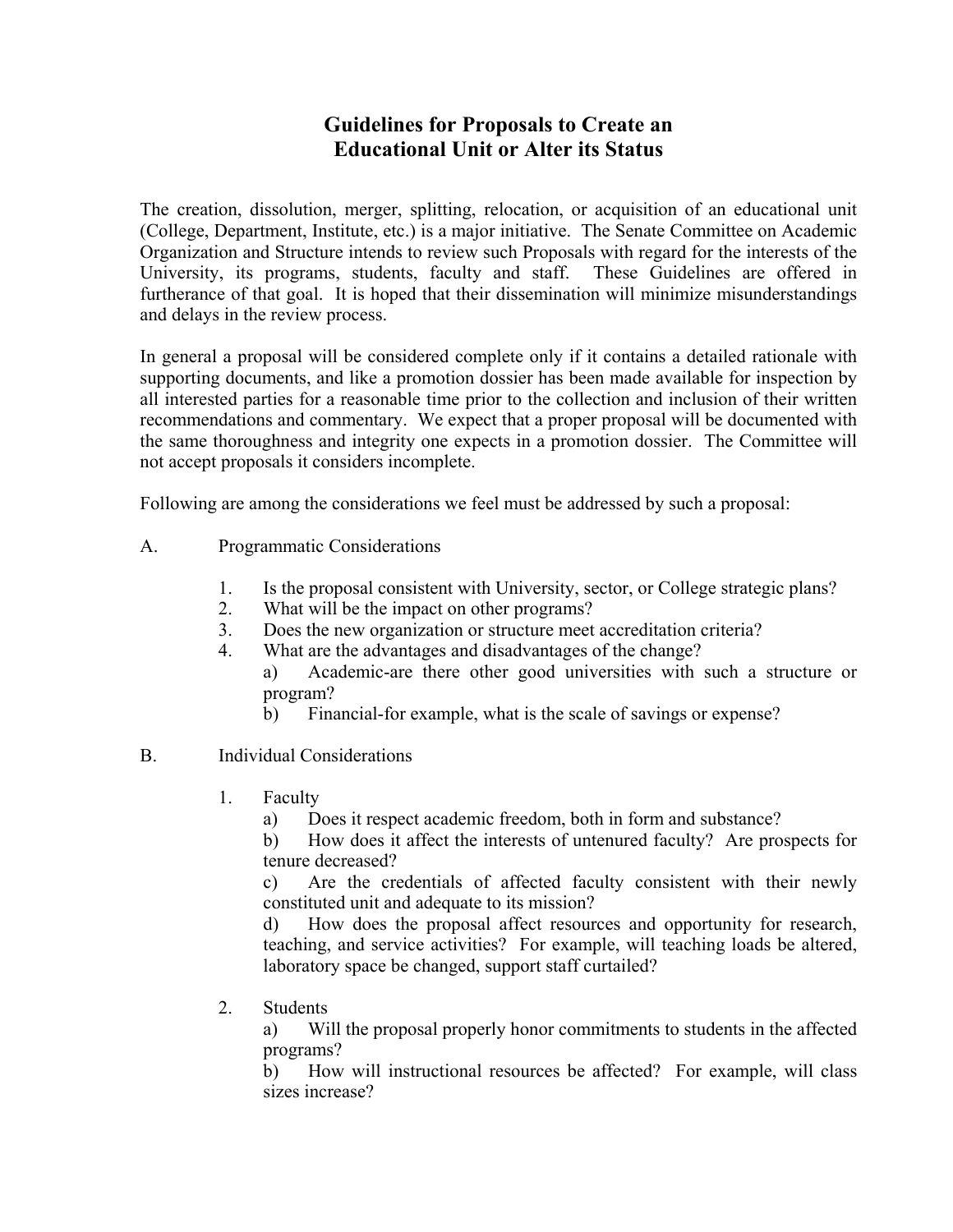3. Staff a) How will reductions and/or relocations be handled? Will the University's rules affect them fairly, or should some dispensation be made?

While we do not seek to describe in detail how such a proposal should be developed to meet these guidelines, we strongly suggest the following steps be taken by an administrator initiating one.

1. A draft of it should be submitted to each affected unit's faculty, students (appropriate independent representative groups of both graduates and undergraduates), and staff. Accompanying the draft proposal should be a rationale and supporting documents detailed enough for all parties to assess its implications relative to the concerns outlined above. If there are standing or ad hoc committee reports, outside consultations, studies, accreditation criteria, or other documents relevant to the proposal, these should be made available as well. Sufficient time should be allotted to permit affected units and their personnel to discuss this package and offer considered internal response. We expect this part of the process to be truly consultative and interactive among the units and their administration, and possibly to result in constructive modification of the draft proposal. We also expect the final proposal to contain evidence that this consultation was undertaken.

2. The final version of the proposal should be circulated to all affected units and their personnel. Each unit should then meet to draft its recommendation or commentary. We believe the rules governing the preparation of a promotion dossier are a good model. Both well understood and effective, these rules call for input from all affected parties, and for external consultation. Each faculty member, staff member and appropriately representative students should be invited (but not required) to provide a written or oral expression of his or her opinion. The committee will look for evidence of effective consultation with all impacted faculty, staff and students, preferably conducted by an elected faculty person (e.g. university senator) or representative faculty group (e.g. faculty council). This consultation may include a confidential vote, multiple open forums, meetings with an appointed faculty committee, etc. A letter from the faculty representative(s) summarizing the sentiments of the affected faculty should be included with the proposal.

- 3. We require external consultation only if the proposal contemplates an unusual or innovative structure. In case it does, this requirement can be met by letters from other institutions with similar structures which detail their experience.
- 4. These internal and external letters should be organized, accompanied by a recommendation from the Chair, (or Dean, Director, etc.) and become part of the proposal.
- 5. The initiating administrator should then submit the proposal up through the chain of authority, where at each level it should acquire a commentary and recommendation